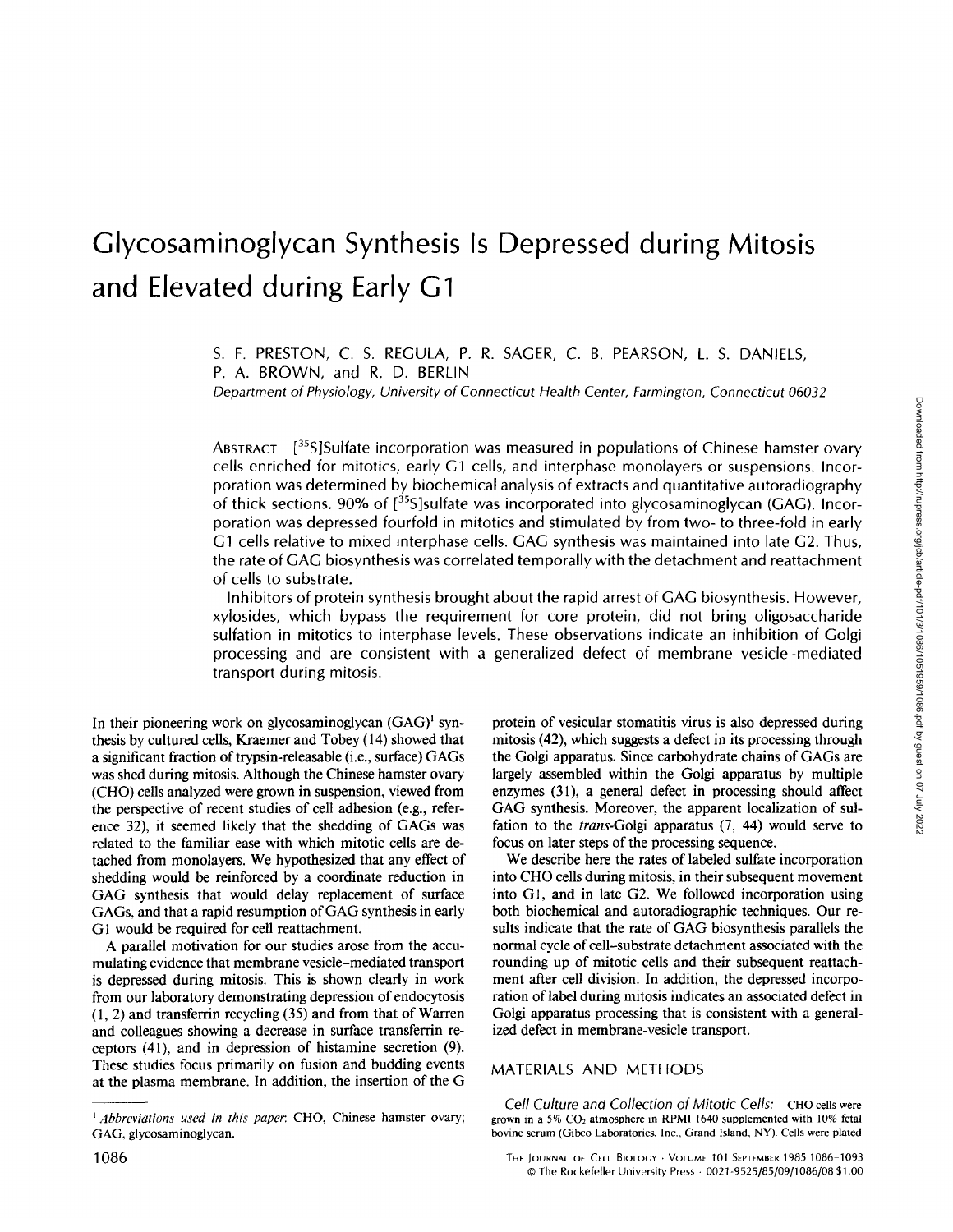into 100-um-diam plastic tissue culture dishes (Falcon Labware, Oxnard, CA). For some experiments, 1 mM  $\beta$ -umbelliferyl-p-xyloside (Sigma Chemical Co., St. Louis, MO) was added to the cultures 6-7 h before sulfate labeling.

Mitotic cells were collected by selective detachment (6). Cultures were partially synchronized by the addition of 5 mM thymidine overnight. 5 h after removal of the thymidine, mitotic cells were detached by rinsing the dish gently with the culture medium; the collected medium was diluted into ice-cold phosphate-buffered saline containing 1% bovine serum albumin (BSA). Fresh medium was added to the plates and rinsing was repeated every 30 min. The mitotic index for each collected sample was determined before pooling from an aliquot stained with Hoechst dye 33242 (Sigma Chemical Co.); samples with <70% mitotics were discarded. A precise mitotic index was determined after the pulse-labeling. Since the mitotic interval of CHO is  $\sim$ 25 min, and agents to arrest mitosis were purposely not employed, the percent mitoties decreased during the 15 min labeling period (described below); mitotic indices of 50-65% at the conclusion of the pulse interval were typical. This implies that the activity of extracts is dominated by mitotic cells but mixed with appreciable contributions from interphase cells.

*Radiolabeling Procedures:* For short-term radiolabeling, cells were rinsed in warm pulse medium (70 mM sodium chloride, 30 mM Tris, pH 7.2, 5 mM magnesium acetate, 0.5 mM EDTA, 50 mM potassium phosphate, 0. I% wt/vol BSA, and 75 mM glucose; 270-280 mOsmol (16); and incubated in pulse medium with 10  $\mu$ Ci/ml H<sub>2</sub><sup>35</sup>SO<sub>4</sub> (specific activity 4.2 mCi mmol) at 37"C. Cells were routinely incubated for 15 min, or, to examine the kinetics of sulfate incorporation, up to l h. In this defined pulse medium mitotic cells incorporated enough sulfate to quantify before their progression into Gl. Subsequent plating efficiency and growth of cells incubated with pulse medium for 1 h were equivalent to those of control cultures. Furthermore, mitotic cells in pulse medium progressed quantitatively into G1.

For analysis of glycopeptide and protein synthesis, cells were incubated at 37°C for from 10 min to 1 h with either 20  $\mu$ Ci/ml D-[6-<sup>3</sup>H]glucosamine (specific activity, 31 Ci/mmol) in pulse medium in which glucose had been exchanged for sucrose in order not to inhibit glucosamine transport and supplemented with 0.1 mM inorganic sulfate, or with 20  $\mu$ Ci/ml L-[<sup>3</sup>H]tyrosine (specific activity, 52.1 Ci/mmol) in Ham's F-12 nutritive mixture (Gibeo Laboratories, Inc.) supplemented with 10% fetal bovine serum.

After radiolabeling in monolayers or in suspension, cells were washed three times with ice-cold PBS. For biochemical characterization of labeled products, cells were sonicated into buffer A (50 mM sodium phosphate, pH 8.0, l M sodium chloride) and further subjected to SDS PAGE, enzyme studies, and molecular-sieve and ion-exchange chromatography. For light autoradiography, samples were fixed in 2% glutaraldehyde in 0.1 M cacodylate, pH 7.4, for 30 min at room temperature. Cells were washed three times with 0.1 M cacodylate buffer. To produce more adherent pellets, all cell samples were incubated with BSA (10% wt/vol) after fixation and rinsed again.

*Autoradiography of Thick Sections:* The protocol of Oliver (28) was generally followed for light microscopy autoradiography.  $1-\mu m$ -thick epoxyembedded sections were mounted on subbed slides and dipped in NTB-2 (Eastman Kodak Co., Rochester, NY) nuclear track emulsion (l:l vol/vol, 42"C, 60% relative humidity). After drying, the coated slides were stored refrigerated for 2 wk in bakelite boxes containing dessicant, then developed in full strength D-19 (Eastman Kodak Co.) at 13°C for 2.5 min and counterstained with methylene blue.

The cells were photographed using a Zeiss 40x oil Planapo objective. Prints  $(8.5 \times 11)$  in) of the center portion of each negative were used for analysis. For mitotic populations, all cells identifiable as mitotics on each print were scored. Interphase cells, with a clear nuclear envelope, were also scored on the same prints; these were selected in order from one corner of the print to reduce bias in selection. In nonmitotic samples all cells with a defined nuclear envelope were scored. The area of each selected cell was determined using a sonic digitizer (Graf Pen, Science Accessories Corp., Southport, CT), and grains over cells were counted by eye.

Data are expressed as grains per area. These ratios were determined by dividing the sum of grains by the sum of areas for each population sample. Standard deviations were derived from the estimate of variance for ratios as published by Weibel (43). For distribution analyses, ratios of grains per area for individual cell profiles were determined and plotted.

*Characterization of Radiolabeled Products:* The extent of incorporated radiolabel was routinely assayed by gel filtration on Bio-Gel P-6DG (Bio-Rad Laboratories, Richmond, CA) for [35S]sulfate and Bio-Gel P-2 for [<sup>3</sup>H]glucosamine. Aliquots were applied to  $0.6 \times 8.0$  cm columns; excluded fractions were collected directly into scintillation vials. Counts were normalized to the protein content of the original cell suspension, determined by the method of Lowry et al. (22) using BSA as standard.

Enzymatic and chemical treatments for specific analyses were preceded by pronase digestion in 2 mg/ml *S. griseus* protease (Type VI, Sigma Chemical

Co.) 1.5 mM CaCl<sub>2</sub> at 37°C for 18-24 h. Free label was then removed by column chromatography on Bio-Gel P-6DG or P-2. Excluded fractions were pooled for subsequent chondroitinase and nitrous acid digestions or chloroform/methanol extraction. Chondroitinase AC or ABC (Sigma Chemical Co.) was added to a final concentration of 2.5 U/mg and allowed to incubate for 18-24 h at room temperature. Nitrous acid deamination, initiated by adjustment to 1.8 M CH<sub>3</sub>COOH and 0.24 M NaNO<sub>3</sub>, was allowed to proceed for 90 min (20). The extent of degradation was estimated after fractionation on Bio-Gel P-6DG (for chondroitinases) or P-10 (for nitrous acid). Lipids were extracted according to the chloroform/methanol treatment of Heifetz and Snyder (8), and phases were counted directly.

Stepwise ion-exchange chromatography was adapted from the basic procedure of Kraemer (15). Free label was first removed by gel filtration on Bio-Gel P-6DG concomitant with buffer exchange into 10 mM ammonium acetate, pH 7.0. Excluded fractions were pooled and subjected to pronase digestion as outlined above. The samples were then applied to 1-2 ml DEAE-cellulose (Sigma Chemical Co.) columns equilibrated in the same buffer; elution proceeded with 1.5-2 times the column volume for each subsequent step of 0.5, 1.1, and 2.0 M ammonium acetate, pH 7.0.

SDS PAGE was performed in 5-15% gradient slab gels according to the method of Laemmli (17). Proteins were fixed and stained with Coomassie Brilliant Blue R in acidic isopropanol. Radiolabeled materials were detected by fluorography of Enlightning (New England Nuclear, Boston, MA) impregnated gels by exposing Kodak SB-5 X-ray film to the dried gels at  $-70^{\circ}$ C.

### **RESULTS**

# *[3sS]Sulfate Incorporation into Mitotic and Interphase* **CHO** *Cells*

**The incorporation of [35S]sulfate into macromolecules was first determined in cell extracts. After a short lag, incorporation was linear for ~20 min (Fig. 1), and we adopted 15 min as the standard labeling period. This allowed characterization of sulfate incorporation into cells within small segments of the cell cycle and particularly in mitosis without the use of agents to arrest cell progression. The shake-off populations selected for biochemical analysis were >70% mitotic at the beginning of the pulse labeling period. The initial distribution of cells within mitosis was predominantly metaphase; 95- 100% of the mitotics were able to progress into G1 within 20 min. Virtually I00% of the interphase cells were viable as assessed by their capacity to pinocytize fluorescein-labeled dextran (1).** 



FIGURE 1 Time course of [35S] sulfate incorporation by CHO monolayers. Cells were incubated at 37°C in pulse medium *for* the times indicated and sonicated into cold buffer A, and aliquots were subjected to molecular-sieve chromatography. Incorporated [35S]sulfate that appeared in the excluded volume was normalized to the protein content in the original cell suspension.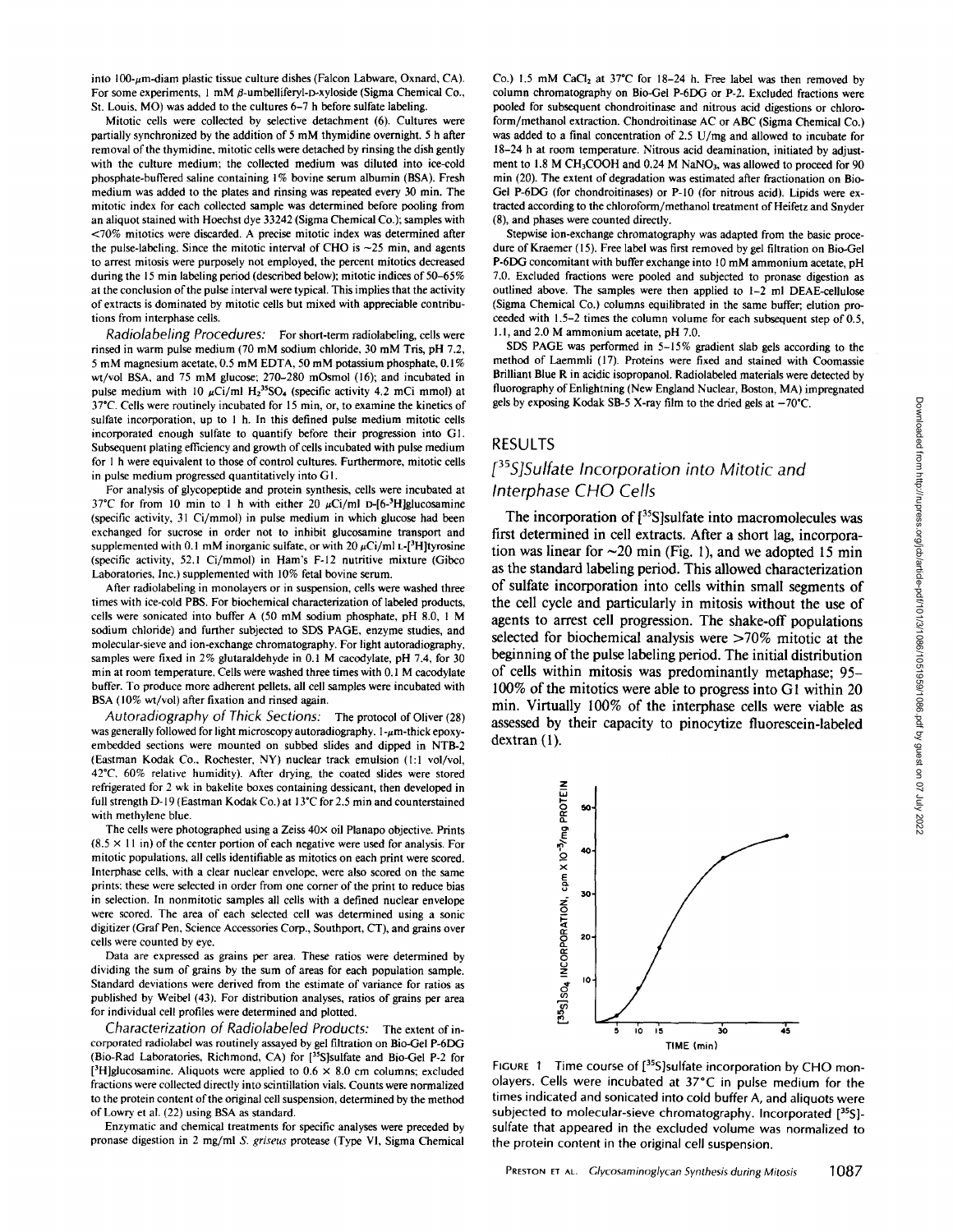Incorporation of [<sup>35</sup>S]sulfate into high molecular weight material was decreased fourfold in the shake-off (mitotic) population (Fig. 2). This was not related to altered transport of the inorganic sulfate precursor. Suspensions of interphase cells and shake-off population cells were incubated with [<sup>35</sup>S]sulfate for 15 min and sedimented through silicone oil to remove the bulk of the extracellular fluid (25). After correction for residual extracellular contamination and normalization to cell protein, no differences in uptake were seen (data not shown).

Since the shake-off population was a mixture of mitotic and interphase cells, the extent of the depression of sulfate incorporation during mitosis could not be assessed precisely from biochemical data alone. To measure the separate activities of mitotic and interphase cells, we employed quantitative analysis of light autoradiographs of thick sections in which the two cell types could be readily distinguished. The labeling was performed under conditions identical to those of the biochemial experiments described.

Table I A summarizes the data from three separate experiments. The incorporation was depressed almost 80% on the average, consistent with the biochemical analysis (Fig. 1). Note that the actual depression of incorporation must be even greater since the pulse interval was 15 min and the mitotic interval in CHO cells is only 25-30 min (45). (We have confirmed this figure under the conditions of our experiments using the pinocytosis-marker method [1]; data not shown).



FIGURE 2 Incorporation of [<sup>35</sup>S]sulfate into mitotic cells and cells emerging from mitosis. Mitotic shake-off populations were collected and either pulse-labeled directly (M, mitotic population) or incubated for 20-180 min before labeling for 15 min. Sulfate incorporation is plotted relative to the incorporation of [<sup>35</sup>S]sulfate by cells in monolayer *(MO).* 

Thus, the mitotic population enumerated would be enriched for cells that had been partially labeled in interphase. In contrast to the >80% inhibition of GAG synthesis during mitosis, under the same conditions protein synthesis is reduced  $\sim$ 30% (Table I *B*).

### *Sulfate Incorporation into Late C2 Cells*

Does the depression of sulfate incorporation commence with mitosis or does a shut-down of GAG synthesis occur in G2 or earlier in preparation for cell rounding and detachment? To address this question, we determined the activity of late G2 cells by first pulse-labeling monolayers for the usual 15 min. The monolayers were then rinsed and incubated in growth medium for an additional 20 min before cells were collected by shake-off. Mitotic cells present in the shake-off would thus have been derived from the G2 population that had been incubated with the label. Quantitative analysis shows that the mitotic cells present were labeled almost as intensely as the interphase population (2.27 vs 2.87 grains per unit area). Thus, although the 15-min pulse interval did not allow us to resolve the precise time at which sulfate incorporation was so markedly reduced, it could not have been more than a few minutes before mitosis.

The small decrease in labeling of these mitotics versus that of interphase cells is consistent with the nearly equal lengths of pulse and mitotic intervals. Due to cell-to-cell variation in mitotic interval there would have been some cells in late G2 or in mitosis during the labeling period that were still in mitosis after the 20-min chase. Such cells, having progressed to late stages of mitosis, should have been less active. An analysis of labeling as a function of the stage of mitosis supports this inference. Fig. 3 shows the frequency of cell profiles in different categories of labeling intensity (grains per area). We compared distributions of directly labeled interphase cells (Fig.  $3B$ ) with those of early and late mitotics labeled previously in G2. Such mitotics were divided into relatively early phases, prometaphase and metaphase (Fig.  $3C$ ), and late phases, anaphase and telophase (Fig. 3D). The distributions of early mitotics and the interphase cells are

TABLE I. *Autoradiographic Comparison of Incorporation of [3sS]Sulfate or [3H]Leucine into Mitotic and Interphase Cells in the Mixed Shake-off Population* 

|                                              | Experiment     |                | Grains/Area | ± SD | $\sqrt{n}$ | Percent of<br>interphase |
|----------------------------------------------|----------------|----------------|-------------|------|------------|--------------------------|
| A. [ <sup>35</sup> S]Sulfate incorporation   |                |                |             |      |            |                          |
|                                              | $\mathbf{1}$   | Mitotic*       | 0.50        | 0.14 | 51         | 24                       |
|                                              |                | Interphase     | 2.07        | 0.36 | 175        |                          |
|                                              | $\overline{2}$ | <b>Mitotic</b> | 0.35        | 0.01 | 35         | 13                       |
|                                              |                | Interphase     | 2.74        | 0.08 | 49         |                          |
|                                              | 3              | <b>Mitotic</b> | 0.73        | 0.09 | 46         | 30                       |
|                                              |                | Interphase     | 2.43        | 0.14 | 132        |                          |
|                                              |                |                |             |      |            | $mean = 22$              |
| $B.$ [ <sup>3</sup> H] Leucine incorporation |                |                |             |      |            |                          |
|                                              | 1              | <b>Mitotic</b> | 0.58        | 0.10 | 44         | 59                       |
|                                              |                | Interphase     | 0.99        | 0.05 | 42         |                          |
|                                              | $\overline{2}$ | <b>Mitotic</b> | 0.79        | 0.01 | 33         | 81                       |
|                                              |                | Interphase     | 0.98        | 0.01 | 44         |                          |
|                                              | 3              | Mitotic        | 0.65        | 0.01 | 58         | 64                       |
|                                              |                | Interphase     | 1,01        | 0.01 | 41         |                          |
|                                              |                |                |             |      |            | $mean = 68$              |

As described in Materials and Methods, a 15-min pulse, followed by fixation and processing, was used.

\* Mitotic and interphase cells were chosen at random from the same sections, as described. Only cell profiles with identifiable chromosomes or nuclei were quantified (see Materials and Methods).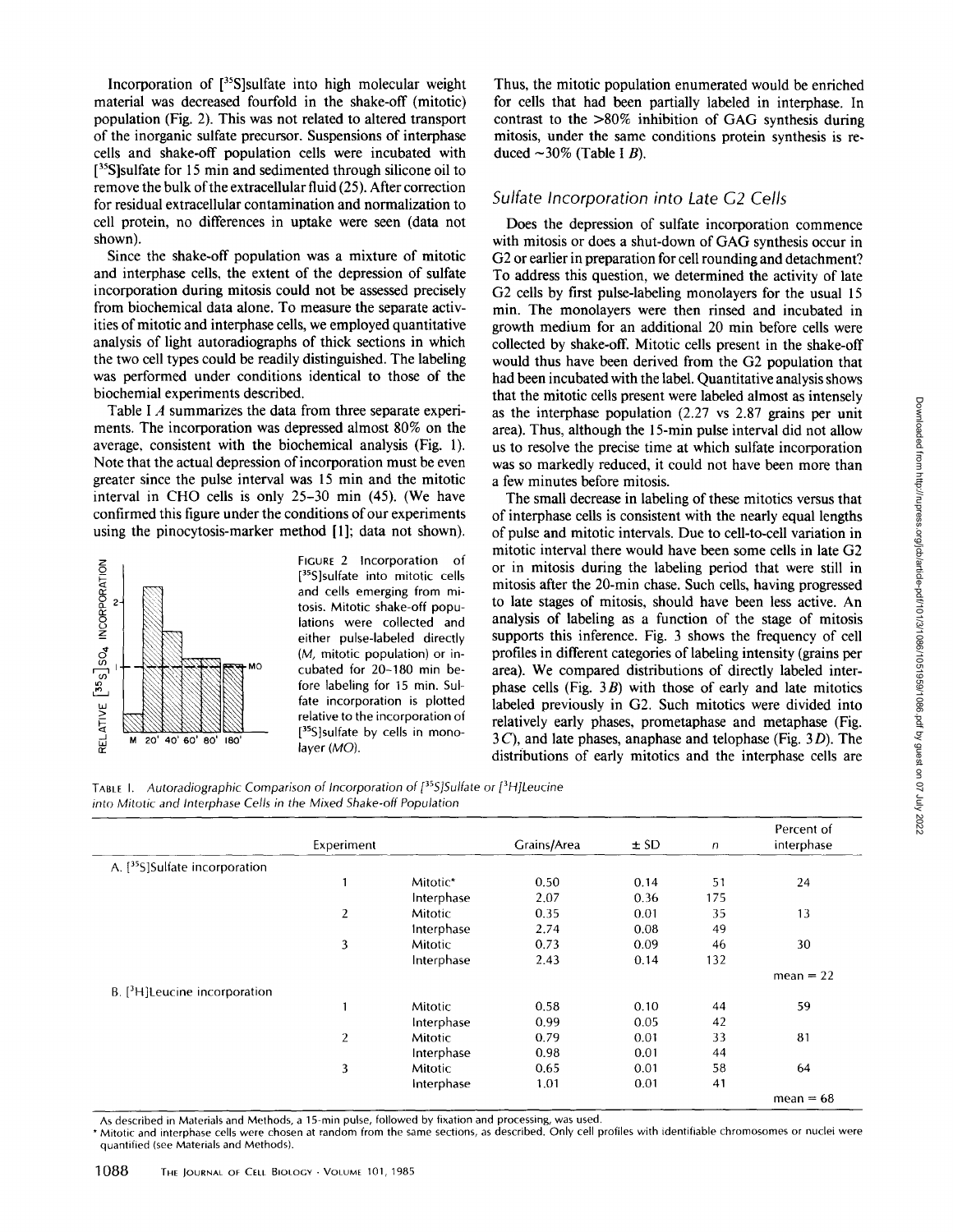

FIGURE 3 Frequency of cell profiles versus labeling inten-<br>A sity (grains per area) from cells sity (grains per area) from cells labeled during mitosis, interphase, and late G2. Grain densities were determined for individual cell profiles for di- $\mathbf{B}$  rectly labeled mitotic cells  $(A)$ . and interphase cells  $(B)$  within Late G2 cells were labeled in collected by mitotic shake-off and classified as in early mitotic stages, prometaphase and metaphase  $(C)$ , or late mitotic stages, anaphase and tel $ophase$  (D). Whereas cells in sembled interphase cells  $(B)$  in their intensity distribution, some later-stage mitotics  $(D)$ were poorly labeled and re-GRAINS/AREA IN PROFILE sembled directly labeled mitotic cells (A).

virtually equal. These mitotics were derived presumably from cells labeled entirely in G2. However, the anaphase-telophase population is mixed. The intensity over most profiles overlaps the interphase distribution: a subpopulation is more similar to the control poorly labeled, mitotic population (Fig.  $3A$ ) that was pulsed after shake-off.

### *Sulfate Incorporation Into Early G I Cells*

To study early G1 cells, mitotic shake-off populations were incubated in complete medium for from 20 to 180 min and then pulse-labeled. After a 20-min incubation, mitotics were present at only 5-20%, after 60 min, at  $1-5\%$ . [<sup>35</sup>S]Sulfate incorporation was compared with that of growing cell monolayers. At 20 min, sulfate incorporation was increased 2.3 fold (Fig. 2). By 60 min, incorporation was still elevated but approached that of the monolayer. These results indicate that emergence from mitosis is accompanied by a burst of sulfate incorporation.

Table II summarizes the data gathered from quantitative autoradiography on comparable cell populations. At 20 min, the activity of a suspension containing  $~60\%$  early G1 cells was 2.5-fold greater than that of a suspension containing mixed interphase cells, and 7-8-fold greater than one containing their mitotic progenitors (see Table II  $A$ ). By 60 min, the stimulation had declined, but was on the average 1.7-fold greater than that of mixed interphase populations. There was clearly a marked but short-lived enhancement of sulfate incorporation during early G1, a period associated with the reestablishment of substrate attachment and shape change. Since the populations examined contained a significant fraction of interphase cells, some of which would not have been in early G1 (but could not be identified separately), the grainper-area ratios obtained yielded minimal estimates of the degree of stimulation. In general, somewhat larger ratios were obtained by autoradiographic than by chromatographic analysis. This may have been due in part to elimination in the

TABLE II. *Autoradiographic Analysis of [35S]Sulfate Incorporation into Populations Enriched for Early G1 Cells* 

| Experi-<br>ment |                         | Grains/<br>Area | $\pm$ SD | n   | Percent of<br>interphase  |  |  |
|-----------------|-------------------------|-----------------|----------|-----|---------------------------|--|--|
| 1               | Interphase              | 2.07            | 0.36     | 175 |                           |  |  |
|                 | Shake-off*<br>$+60$ min | 3.56            | 0.14     | 220 | 172                       |  |  |
| 2               | Interphase              | 2.74            | 0.08     | 49  |                           |  |  |
|                 | Shake-off<br>$+60$ min  | 3.30            | 0.10     | 100 | 120                       |  |  |
| 3               | Interphase              | 2.43            | 0.14     | 132 |                           |  |  |
|                 | Shake-off<br>$+20$ min  | 6.36            | 0.10     | 138 | 262                       |  |  |
|                 | Shake-off<br>$+60$ min  | 5.03            | 0.37     | 138 | 207                       |  |  |
|                 |                         |                 |          |     | mean in 60 min $=$<br>166 |  |  |

As described in Materials and Methods, a 15-min pulse, followed by fixation and processing, was used.

Cells in early  $\tilde{C}1$  were obtained by incubating the mitotic shake-off population for 60 or 20 min in complete medium. The shake-off was 70% mitotic; after incubation, it was <5%. Therefore, ~60% of cells were in G1 after incubation.

former of cell profiles from damaged or vacuolated cells that would have been included in sonicated extracts.

## *Comparison of Interphase Cells in the Shake-off and Monolayer Populations*

In the autoradiographic experiments of pulse-labeled mitotic cells described in Table I, mitotics were compared with interphase cells in the shake-off suspension. It was thus important to determine whether these interphase cells were comparable to interphase cells in monolayer. If depressed relative to monolayer values, the apparent hyperactivity in G1 could be simply a recovery period unrelated to the potential for reattachment associated with G1 populations. Cells in monolayers were labeled and their activities were compared with those of interphase cells obtained by shake-off from the same monolayers. Quantitative autoradiography indicated that interphase cells in the shake-off population were actually slightly stimulated as compared with those in monolayer (from 2.32  $\pm$  0.03 to 2.74  $\pm$  0.08 mean  $\pm$  SD grain/area). This increase may reflect the presence of early GI cells derived from mitotics during the labeling period.

# *Characterization of the [35S/Sulfatelabeled Macromolecule*

90% of the sulfate label could be accounted for as GAG. No radioactivity was extractable into chloroform/methanol (8). This finding eliminated sulfatides as significant constituents after short labeling periods. Cell extracts were routinely desalted on polyacrylamide (P-6DG) columns to eliminate unincorporated [<sup>35</sup>S]sulfate. By SDS PAGE (data not shown), the label appeared in a diffuse band and at the stackingrunning gel interface. After exhaustive pronase digestion, the number of counts recoverable in the high molecular weight fractions was >95%, ruling out appreciable formation of tyrosine-O-SO4 label (18, 21). SDS PAGE of the pronasetreated material showed a still more diffuse band that had moved further into the gel. However, the radioactivity was retained under conditions in which virtually all of the Coomassie Blue-staining material was absent (data not shown).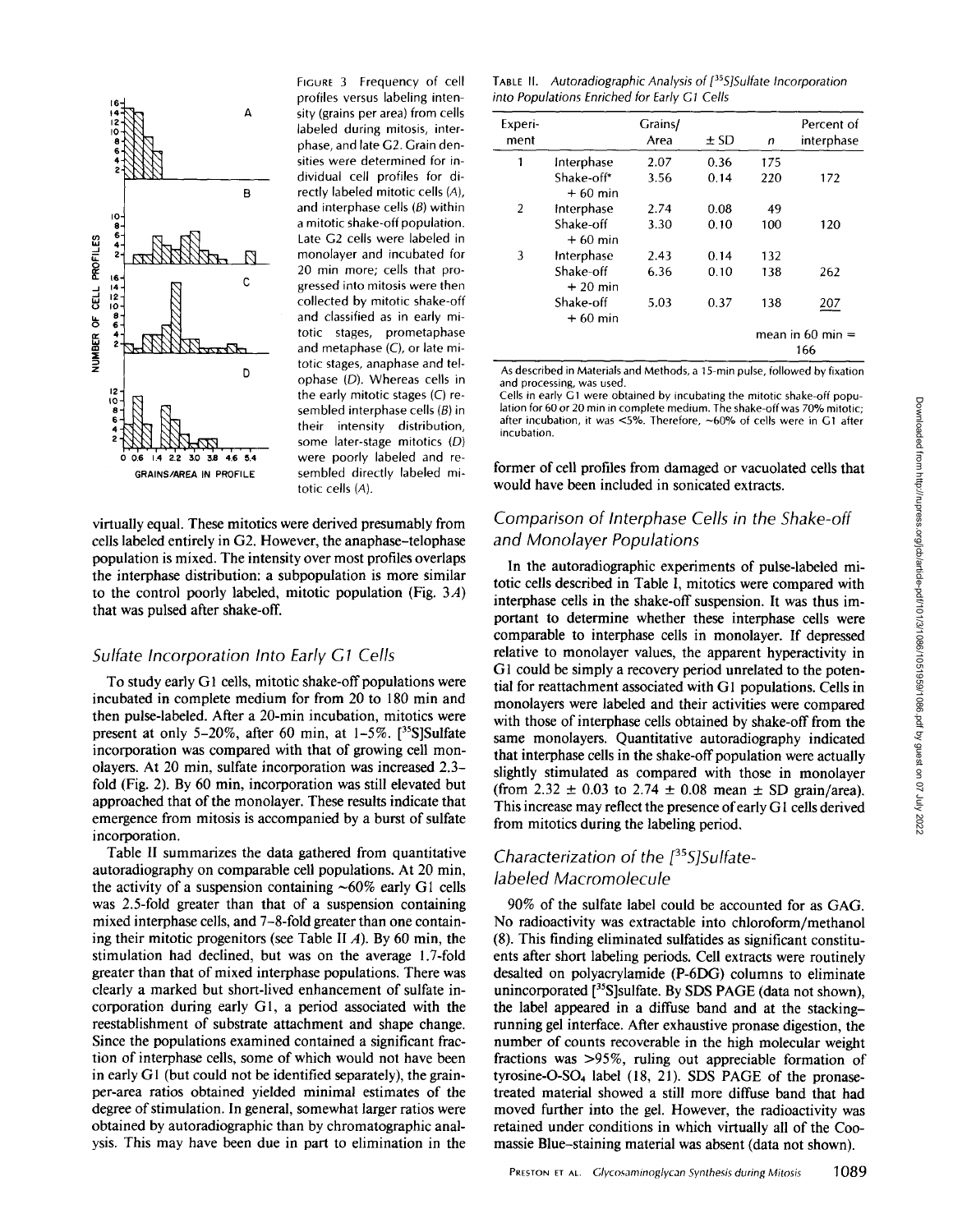60-65% of the pronase-digested material was sensitive to nitrous acid, 30-35% to chondroitinase ABC or AC, consistent with a corresponding composition of heparan and chondroitin sulfates, respectively. This agrees with earlier analyses by Kraemer (15), although he used longer pulse intervals. Extracts of interphase and mitotic cell preparations behaved similarly. However, we emphasize that because of the decreased incorporation into mitotic cells, the bulk of labeled material in all preparations was derived from interphase cells.

A small fraction of labeled material was probably sulfated glycopeptide. Fig. 4 shows the elution profile of pronasedigested, sulfate-labeled cell extract from DEAE-cellulose columns according to the basic scheme of Kraemer (15). The major peaks eluted with 1.1 and 2.0 M ammonium acetate (NH4Ac) and correspond to heparan and chondroitin sulfates, respectively. The relative counts in these two peaks agreed with the values obtained by degradation (above). The 2.0 M eluted fraction was completely digested by chondroitinase ABC. 80% of the 1.1 M fraction was degraded by nitrous acid and the balance by chondroitinase ABC. In addition, 8-11% of the radioactivity eluted with 0.5 M NH4Ac. Heifetz and Synder (8) found this material in endothelial cells to be charged glycopeptide of low sulfate content. They found that its formation was inhibited by tunicamycin, indicating Nlinkage to protein (27, 38).

When CHO cells were labeled for 30 min with  $[3H]$ glucosamine, 95% of the label in pronase-digested extracts was eluted in a single peak by  $0.5$  M NH<sub>4</sub>Ac (Fig. 4). The peak fractions were rechromatographed on a polyacrylamide gel (P-10) and co-eluted in a broad peak with the vitamin B12 marker  $(1,335 \text{ mol wt})$ , consistent with their identity as short protein-linked oligosaccharides. [3H]Glucosamine-labeled extracts run on SDS PAGE showed multiple discrete bands, in contrast to the diffuse sulfate-labeled GAGs. No label was seen after electrophoresis of pronase-digested <sup>3</sup>H-labeled material (data not shown). Tunicamycin, even at doses  $(2 \mu g)$ ml, 6 h) high enough to depress protein synthesis by 20% and to block N-linked glycosylation of vesicular stomatitis virus G protein in CHO cells (27), did not suppress this incorporation. Thus, the predominant material labeled by short glucosamine exposure was protein-linked oligosaccharide, probably in O-linkage. Its character is under study.

In any event, when mitotic shake-off populations  $($  > 70% mitotics) were incubated with  $[3H]$ glucosamine for 15 min, incorporation into pronase-resistant material was depressed about fourfold. Thus, we suggest that the synthesis of the oligosaccharide backbone, as well as sulfation, is depressed during mitosis.

### *Protein Synthesis and Sulfation*

One possible explanation for decreased sulfation of GAGs during mitosis is a deficiency of the core protein to which the glycopolymers are linked and elongated. We first determined the effects of a general inhibition of protein synthesis on sulfation in interphase cells. Cells were incubated with cycloheximide and then pulse-labeled in the continued presence of cycloheximide for 15 min. After only 5 min of preincubation, sulfate incorporation was reduced by 80%. Essentially identical effects were observed with puromycin (data not shown). Under these conditions, protein synthesis, determined by incorporation of [ $3H$ ]tyrosine, was decreased by ~90%. These findings are, of course, consistent with the hypothesis that the



FIGURE 4 Ion-exchange chromatography of radiolabeled products. CHO monolayers were pulse-labeled for 15 or 30 min with  $[35S]$ sulfate or  $[3H]$ glucosamine, respectively, desalted, and exchanged into 10 mM NH4 acetate, and excluded fractions were subjected to pronase digestion. Digested samples applied to 1 ml DEAE-cellulose columns were eluted stepwise with 2 ml each of starting buffer, 0.5, 1.1, and 2.0 M NH4 acetate. More than 95% of the [3H]glucosamine label is eluted before the GAG fractions that elute with 1.1 and 2.0 M NH4 acetate.

decrease in sulfation in mitotics is secondary to decreased availability of core protein. Even though protein synthesis is reduced only 30% during mitosis (Table 1 $B$ ), it is possible that inhibition was selective for core protein.

To examine this question further we studied sulfation after incubation with xylosides. The linkage of the oligosaccharide side chains to the core protein of chondroitin sulfate is through an O-glycoside bond between xylose and the hydroxyl group of serine (19). Incubation of cells with membrane-permeable xylosides stimulates GAG production; the core protein is bypassed (36). The xylosides provide increased numbers of nuclei for oligosaccharide chain elongation (5).

Incorporation of  $[^{35}S]$ sulfate into monolayer suspensions was stimulated by from two to threefold by the xyloside (see below). Cycloheximide, as expected, did not affect sulfate incorporation into the xyloside-based oligosaccharides (data not shown). Extracts of xyloside-treated and untreated cells were subjected to chondroitinase or nitrous acid digestion and chromatographed to identify undegraded products. The elution profiles are illustrated in Fig. 5,  $A$  (nitrous acid) and  $B$ (chondroitinase). The character of the labeled GAG was clearly shifted by xyloside from predominantly heparan sulfate to largely chondroitin sulfate.

If sulfation in mitotics was reduced entirely because of the limited availability of core protein, xyloside might normalize sulfation. To test this, growth medium was supplemented with xyloside 6-7 h before shake-off, and the activities of mitotic and interphase cells present in the shake-off cell population were assessed by quantitative autoradiography. Table III summarizes the data. Mitotic cells were clearly stimulated by xyloside. In fact, the percentage increment was greater than that in the interphase populations. More important, however, the absolute increment of activity was smaller. The mitotic population, even when treated with xyloside, was not as intensively labeled as the untreated interphase cells. Thus, bypassing the requirement for core protein was not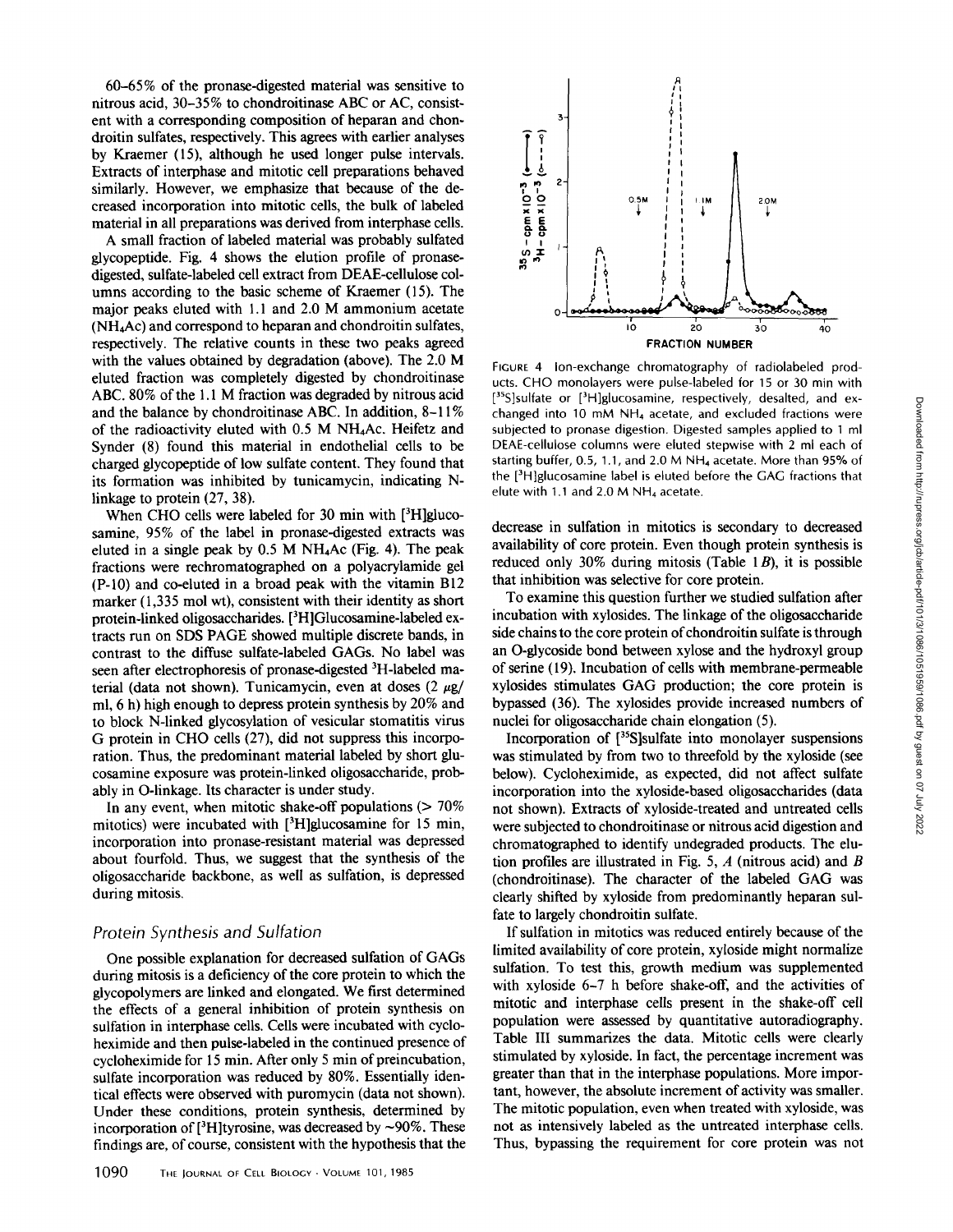sufficient to bring the level of sulfate incorporation by mitotic cells to that of interphase.

### **DISCUSSION**

These studies establish that GAG biosynthesis is markedly depressed during mitosis and stimulated during early G1. A short labeling period made possible the examination of  $[35S]$ sulfate incorporation into macromolecules during the normal mitotic interval; drugs were not required to arrest cells in mitosis, and virtually all mitotic cells progressed into interphase under the experimental incubation conditions. Light level autoradiography allowed discrimination between mitotic and interphase constituents of the heterogeneous cell population obtained by shake-off, but the biosynthetic changes were so great in the shake-off and early G1 populations that they were readily observed in extracts that could be characterized biochemically.

The only other analysis of the cell-cycle dependence of GAG synthesis of which we are aware is the recent study of Blair et al. (3) in which a growing culture of melanoma cells was labeled and the cells were separated by flow cytometry and then analyzed. The result shows a gradual increase in labeling from G1 through G2-M. However, the cell sorting did not allow discrimination of G2 from M, or early from late G1. As we have shown here, dramatic changes in GAG synthesis occur at precisely these transitions. Of course GAG synthesis is not the only synthetic activity affected during mitosis. RNA synthesis (except for 4S and 5S RNA [46]) decreases rapidly in prophase and resumes in late telophase (29), and, as we confirmed under our experimental conditions, there is a decline in protein synthesis. There is great variability in this decline, from little or none (13) to nearly complete (10), the latter associated with the use of antimicrotubule agents such as vinblastine. The overall stimulation of GAG synthesis as cells emerge from mitosis shown here is not paralleled by RNA or protein synthesis.

Although GAG synthesis during mitosis was depressed and subsequently underwent transient hyperstimulation, it was difficult to set precisely the interval during which GAG sulfation was inhibited. A pulse interval of 15 min obviously limited resolution. However, allowing for this uncertainty, it was clear that G2 cells were not inhibited during the major part of G2 and that G1 cells became rapidly hyperactive and remained so for  $\sim$  I h. This time course parallels the rounding up and partial detachment of mitotic ceils from their substrate and the subsequent spreading and reattachment that occurs upon emergence from mitosis (into early G1).

Despite this striking parallel, it is known that in CHO cells only a fraction of cellular GAGs are present on the surface and thus are directly relevant for attachment (33). The precise



FIGURE 5 Effect of incubation with  $\beta$ -p-xyloside on the species of GAG synthesized. Xyloside was added to monolayers for 7 h before standard pulse-labeling conditions for [35S]sulfate. Extracts were digested with pronase and desalted on P-6DG columns. Excluded fractions were pooled and subjected to further degradative assays. (A) Nitrous acid deamination. Molecular-sieve chromatography on P-10 shows a typical elution profile for the control extracts in which 61% of GAG label exhibits sensitivity and is thus identified as heparan sulfate. 85% of the xyloside-derived sample remains intact after nitrous acid treatment and further P-6DG chromatography. (P-6DG was employed because of the short-chained oligosaccharides produced with xylosides.) (B) Chondroitinase AC degradation. Gel filtration on P-6DG columns indicates a shift in chondroitinase sensitivity from 20% in the control to 55% in the xyloside-derived sample.

| Stage of experiment 2          | Grains/Area | SD.  | n   | Percent<br>stimulation | Absolute<br>increment |
|--------------------------------|-------------|------|-----|------------------------|-----------------------|
|                                |             |      |     |                        | grains/area           |
| <b>Mitotics</b>                |             |      |     |                        |                       |
| Control                        | 0.35        | 0.01 | 35  |                        |                       |
| $+$ Xyloside*                  | 1.52        | 0.02 | 29  | 434                    | 1.17                  |
| Interphase                     |             |      |     |                        |                       |
| Control                        | 2.74        | 0.08 | 49  |                        |                       |
| $+$ Xyloside                   | 4.79        | 0.01 | 49  | 175                    | 2.05                  |
| 60-min incubation <sup>*</sup> |             |      |     |                        |                       |
| Control                        | 3.30        | 0.10 | 100 |                        |                       |
| + Xyloside                     | 5.34        | 0.09 | 100 | 162                    | 2.04                  |

TABLE III. *Xyloside Stimulation of GAG Formation Determined by Autoradiography* 

\* Incubation with xyloside 6 h before shake-off.

\* Pulse-label after a 60-rain incubation in complete medium.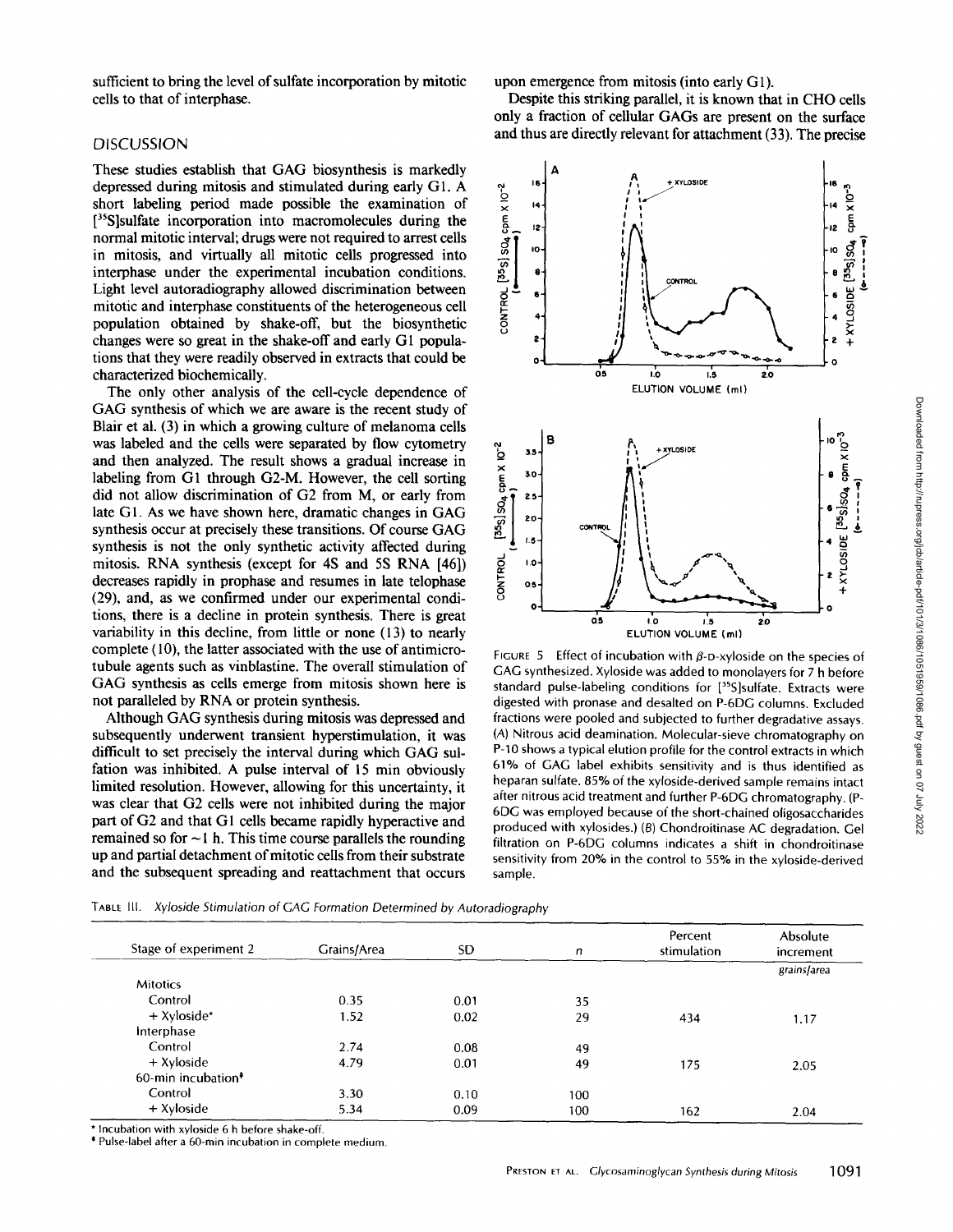relationship of the GAGs synthesized in early G1 to the early attachment phase is under study. Rollins et al. have carefully analyzed the evolution of GAG composition during reattachment of fibroblasts after trypsinization and found an ordered process of GAG association at sites of attachment (32). Nevertheless, the physiological mechanism by which cells become reassociated with the substratum after mitosis may proceed quite differently than the reattachment of trypsinized cells.

Since only a part of synthesized GAGs is incorporated into substrate attachments, the global inhibition of GAG synthesis may signify inhibition of a diverse group of intracellular functions that require GAGs. Little is known of such functions, in fact, but it is clear that GAGs are present within a variety of secretory organelles and perhaps Golgi apparati (23, 24), whose activities are affected during mitosis. In cells not obviously involved in secreting massive quantities of GAGs into the extracellular milieu, these intracellular pools may regulate GAG synthesis and turnover. Moreover, these requirements may be highly dynamic, and the biosynthetic pathway must respond quickly. Consistent with this view, we note that in chondrocytes, inhibition of protein synthesis leads to a gradual reduction in chondroitin sulfate formation  $(t_{1/2})$  $= 80-100$  min), which suggests the existence of a significant intracellular pool of core protein (12, 26). By contrast, inhibition of protein synthesis in CHO cells leads to a rapid decline  $(t_{1/2} < 5 \text{ min})$  in GAG formation.

Whereas the biological significance of the cell-cycle-related changes is a matter of speculation, our data provide clear evidence on the specific questions of molecular processing and synthesis during mitosis. The Golgi apparatus is clearly implicated in GAG synthesis (39). The precise site at which the initial xylose-to-core-protein linkage is established is uncertain. However, by autoradiography, sulfation has been consistently localized to the *trans-Golgi* apparatus (e.g., reference 44). Golgi fractions of mastocytoma cells are enriched for UDP glucuronic acid, transferase activity (37), and studies of the synthesis of a melanoma cell line glycoprotein-proteoglycan complex noted above also strongly suggest that the glycosaminoglycan is synthesized in the Golgi apparatus (4). Although sulfation is coordinated with the activities of other enzymes that catalyze deacetylation of N-acetylglucosamine and isomerization of iduronic acid (30), it follows completion of chain elongation. In addition, consistent with autoradiographic studies, pulse-chase experiments show sulfation immediately before release of GAG from chondrocytes (12, 26). Thus, GAG synthesis almost certainly involves oligosaccharide processing in *cis-* and/or intermediate-Golgi apparati, with the bulk of sulfation occurring late in the *trans-Golgi*  apparatus.

The depression of GAG sulfation in mitotics is consistent with a defect in Golgi apparatus processing. However, since inhibition of protein synthesis leads also to decreased sulfation, the possibility that there is specific inhibition of core protein synthesis or its transfer to the Golgi apparatus must be considered. Without additional evidence, the question of processing through Golgi apparati during mitosis would remain unanswered. Fortunately, the steps involving synthesis and transfer of core protein can be bypassed by the administration of xyloside. Since xyloside-nucleated oligosaccharide sulfation is still depressed in mitotics, a defect in Golgi apparatus processing is specifically implicated. The shift of GAG formation from heparan to chondroitin sulfates indirectly supports this conclusion. This shift with xylosides, although

not universal (11), has been observed previously (40). Although heparan and chondroitin sulfates share the same trisaccharide linkage to core protein (19), subsequent elongation depends on different specific enzymes. Inhibition of both of their syntheses during mitosis indicates inhibition of numerous enzymes of diverse properties, an effect virtually incompatible with control at a specific step of biosynthesis. Multiple steps in the transfer of the growing GAG chains through the Golgi apparatus are probably affected. Such transfers are believed to occur by membrane vesicles, and a defect in their capacity to fuse with Golgi membrane, as Warren points out (42), would represent the functional equivalent of the failure to form endocytic vesicles (1, 2), to discharge secretory vesicles (9), or recycle receptors (35, 41). All vesicle-mediated transport would appear to be inhibited during mitosis. However, it is also possible that the fragmentation of the Golgi apparatus that occurs in mitosis represents unproductive fusion events. Rothman et al. (34) have shown that productive transfer from the Golgi apparatus of one cell to that of another can occur after fusion, so the simple physical separation of Golgi elements that occurs during mitosis need not block transfer. However, the organization of protein and other elements within a Golgi stack or saccule presumably was preserved in the cell fusion experiments, whereas the fragmentation during mitosis could create vesicles that are structurally disorganized or restricted in enzymatic function, thus further reducing the efficiency of productive transfer, or perhaps affecting recognition signals that optimize productive fusions. A parallel reorganization of plasma membrane during mitosis could also inhibit endocytosis and exocytosis.

*Received for publication 18 January 1985, and in revised form 31 May 1985.* 

### REFERENCES

- i. Berlin, R. D., and J. M. Oliver. 1980. Surface functions during mitosis. II. Quantitation of pinocytosis and kinetics characterization of the mitotic cycle with a new fluorescence technique. *J. Cell BioL* 85:660-671.
- 2. Berlin, R. D., J. M. Oliver, and R. J. Walter. I978. Surface functions during mitosis. 1. Phagocytosis, pinocytosis and mobility of surface-bound Con A. *Cell.* 15:327-341.
- 3. Blair, O. C., D. E. Burger, and A. C. Sartorelli. 1982. Analysis of glycosaminoglycans of flow sorted cells: incorporation of  $\left\{^{35}S\right\}$ sulfate and  $\left\{^{34}H\right\}$ glucosamine into glycosaminoglycans of B16-F10 cells during the cell cycle. *Cytometry*. 3:166-171.
- 4. Bumol, T. F., and R. A. Reisfeld. 1982. Unique glycoprotein-proteoglycan complex defined by monoclonal antibody on human melanoma cells. *Proc. NatL Acad Sci. USA.*  79:1245-1249.
- 5. Galligani, L., J. Hopwood, N. B. Schwartz, and A. Dorfman. 1975. Stimulation of synthesis of free chondroitin sulfate chains by  $\beta$ -D-xylosides in cultured cells. *J. Biol. Chem.* 250:5400-5406.
- 6. Gerace, L., and G. Blobel. 1980. The nuclear envelope lamina is reversibly depolymerized during mitosis. *Cell.* 19:277-287.
- 7. Godman, G. C., and N. Lane. 1964. On the site ofsulfation in the chondrocyte. *J. Cell BioL* 21:353-366.
- 8. Heifetz, A., and J. M. Snyder. 1981. The effects of hydrocortisone on the biosynthesis of sulfated glycoconjogates by human fetal lung..L *Biol. Chem.* 256:4957-4967. 9. Hesketh, T. R., M. A. Beaven, J. Rogers, B. Burke, and G. B. Warren. 1984. Stimulated
- release of histamine by a rat mast cell line is inhibited during mitosis. Z *Cell BioL*  98:2250-2254.
- 10. Johnson, T. C., and J. J. Holland. 1965. Ribonucleic acid and protein synthesis in HeLa cells. *J. Cell Biol.* 27:565-574.
- 11. Johnston, L. S., and J. M. Keller. 1979. The effect of β-xylosides on heparan sulfate synthesis by SV40-transformed Swiss mouse 3T3 cells. *J. Biol. Chem.* 254:2575-2578. 12. Kimura, J. H., C. B. Caputo, and V. C. Hascall. 1981. The effect of cycloheximide on
- synthesis of proteoglycans by cultured chondrocytes from the Swarm rat chondrosar-<br>coma. *J. Biol. Chem.* 256:4368–4376.
- 13. Konrad, C. G. 1963. Protein synthesis and RNA synthesis during mitosis in animal cells. J. *Cell Biol.* 19:267-277. 14. Kraemer, P. M., and R. A. Tobey. 1972. Cell-cycle dependent desquamation of heparan
- sulfate from the cell surface. *J. Cell Biol.* 55:713-717 15. Kraemer, P. M. 1971. Heparan sulfates of cultured cells. 1. Membrane-associated and
- cell-sap species in Chinese hamster cells. *Biochemistry*. 10:1437–1445.<br>16. Kubler, D., W. Pyerin, and V. Kinzel. 1982. Protein kinase activity and substrates at the surface of intact HeLa cells. *J. Biol. Chem.* 257:322-
- 17. Laemmli, U. K. 1970. Cleavage of structural protein daring assembly of the head of
- bacteriophage T4. *Nature (Lond.).* 227:680-685. 18. Lee, R. W. H., and W. B. Huttner. 1983. Tyrosine-O-sulfated proteins of PCI2
- pheochromocytoma cells and their sulfalion by a tyrosylprotein sulfotransferase. *J. Biol.*